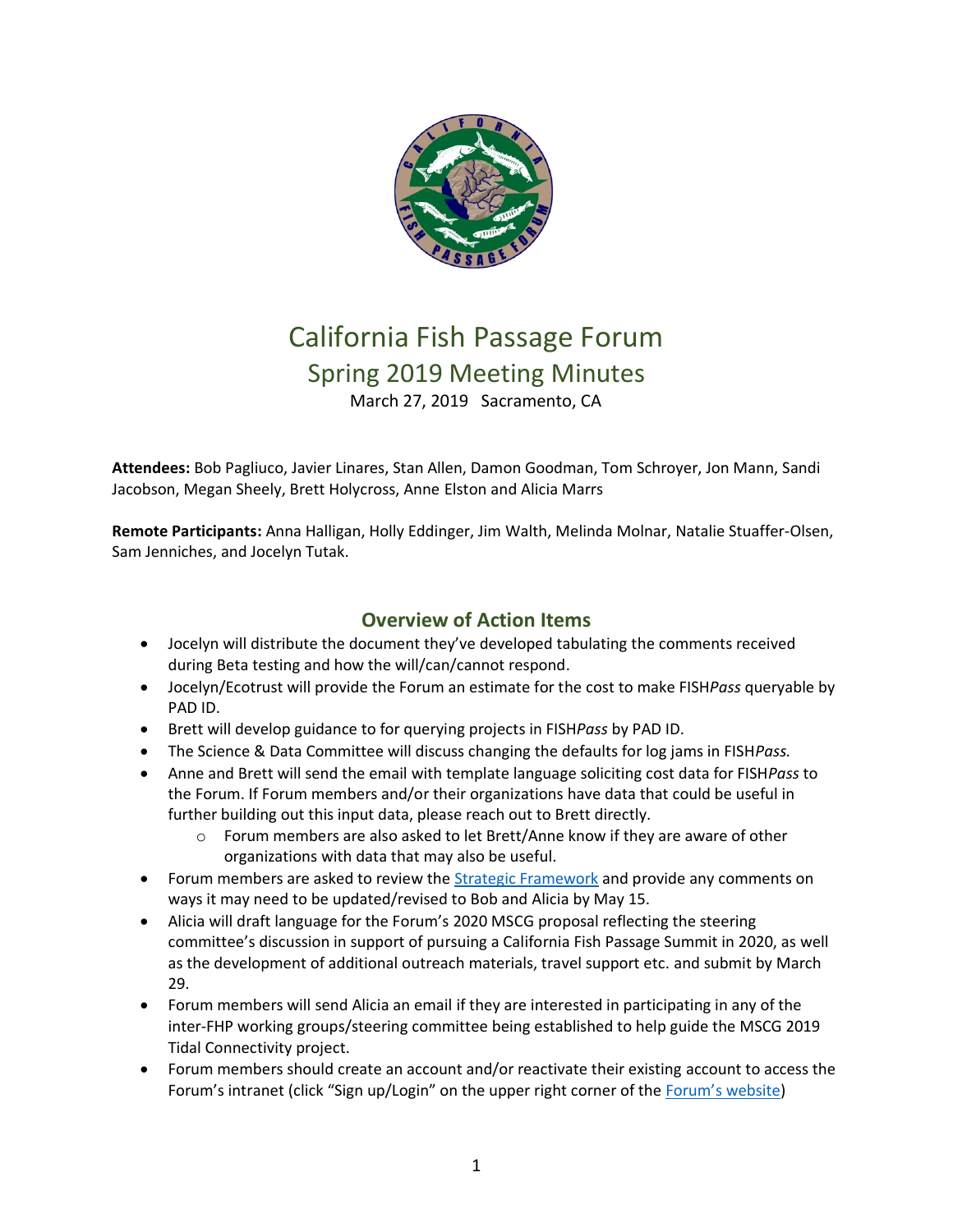- Alicia will continue posting project status updates to the Forum intranet and public website.
- The Governance Committee will explore how the RFP process can be improved by reaching out to the practitioners (applicants) and other FHPs.
- Alicia will work with Science & Data Committee to identify 2-3 potential projects/sites for case studies.
- Alicia, Brett and Anne will work with the Science & Data Committee to develop language describing the best uses and limitations associated with FISH*Pass.*
- Alicia will add updating and promoting the Forum's existing story map to both the Science & Data and Education & Outreach Committee work plans.
- Alicia will add Anna to the Governance Committee emails and update the website with her name.
- Alicia will reach out to Sam and Michael of the CCC to obtain any cost data the CCC might have to help the FISH*Pass* tool.

# **Meeting Minutes**

# **FISH***Pass* **Demonstration**

Jocelyn Tutak walked the Forum through the new user interface Ecotrust has developed for FISH*Pass.* The tool has recently been migrated to PSMFC's server and can be accessed at [www.fishpass.psmfc.org.](http://www.fishpass.psmfc.org/)  Ecotrust has been working closely with Brett, Anne and Van throughout this final development phase (their contract officially ended March 31, 2019), and incorporated as much of the feedback received during Beta Testing from the Science & Data Committee as possible. This feedback, and Ecotrust's subsequent response, will be provided to the Forum in addition to other supporting documentation including a User Manual, and a more detailed manual for backend administration (to be used by PSMFC to update the tool moving forward).

Following Jocelyn's demonstration, Forum members discussed the tool and what/how additional changes can be made as it is handed off from Ecotrust to PSMFC. Discussion points included:

- **Querying project by PAD number:** Many Forum members agreed this would be especially useful to compare a group of projects (ie projects responding to the Forum's annual RFP). As the tool is currently designed, this is not easily done, but guidance could be developed to walk users through a work around. This will also be added as a top priority to the list of additions/updates to be made to FISH*Pass* in the future.
- **Cost data:** Anne, Brett and Alicia have worked with the rest of the Science & Data Committee to refine the cost data collection template originally developed by Lisa and Anne in 2018. The Science & Data Committee has decided to reach out directly to specific stakeholders and Forum members that may have this information and ask for access to their data sets, rather than asking them to fill in the excel template. Template email language for this "ask" has been developed by Anne, and is being used to streamline this process.
	- $\circ$  Forum members were asked to reach out to Brett and Anne directly if they have (or know of) cost data that can be used to help improve this input data in FISH*Pass.*
- **Conveying FISH***Pass'* **Limitations (particularly cost data):** Alicia, Brett and Anne will work with the Science & Data Committee to update the language on the welcome page to add a disclaimer and link back to a yet to be developed sub-page that will include more detailed information on what goes into the tool, recommended uses, and limitations to the information it conveys.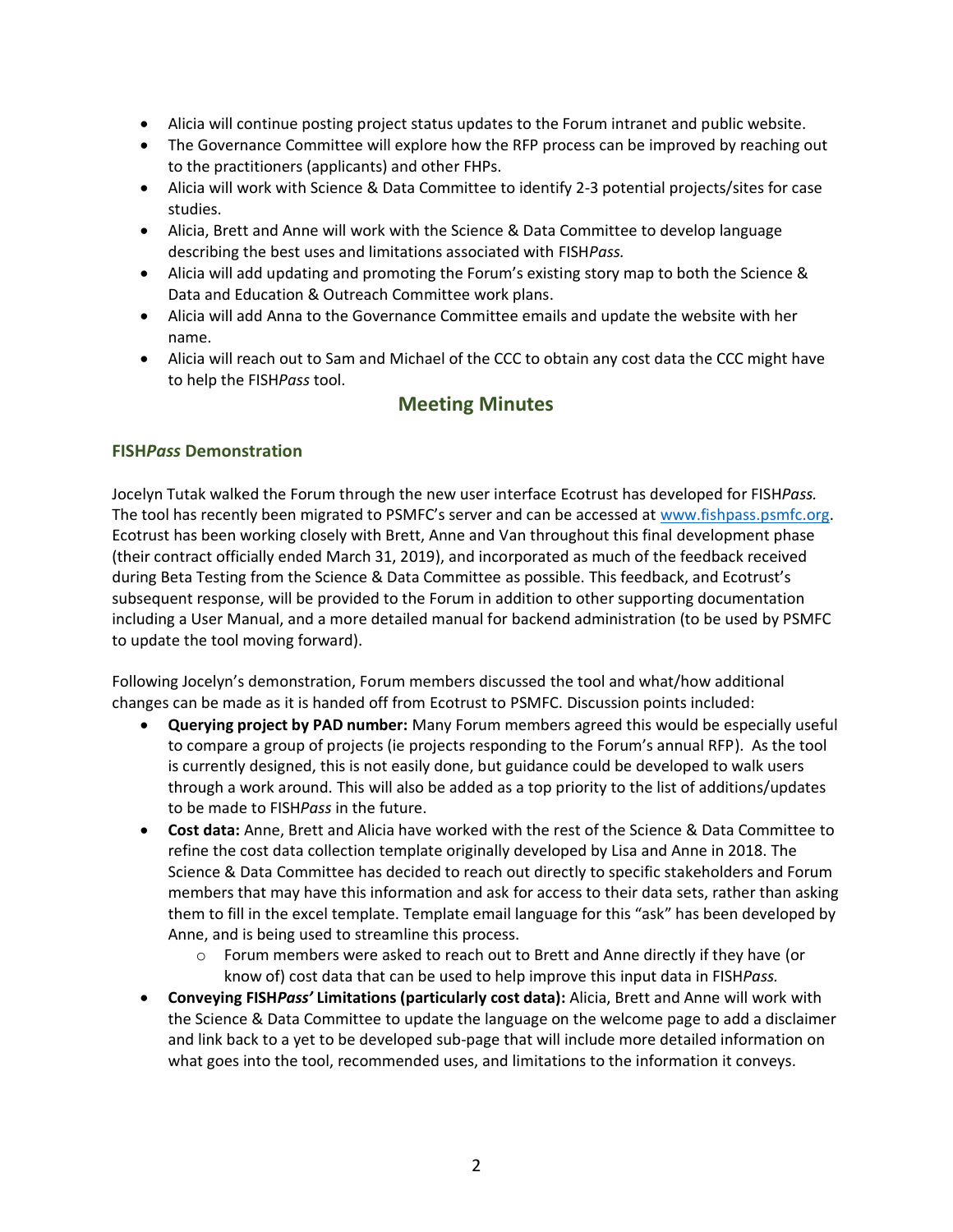While Anne and Alicia plan to staff a booth during the poster session at SRF's Annual Meeting (April 25- 26) to preview FISH*Pass*, the Forum agreed to hold off on an official public launch of the tool until the cost data is further refined.

# **Forum Administration**

### **Member Updates**

- **National Marine Fisheries Service (NMFS)**
	- o [The Community Based Restoration Program](https://www.westcoast.fisheries.noaa.gov/protected_species/salmon_steelhead/recovery_planning_and_implementation/pacific_coastal_salmon_recovery_fund.html) funding opportunity is open through April 16.
	- $\circ$  Recreational fishing grant opportunity NOAA recently had a small recreational fishing grant opportunity. The Forum did not
- **US Fish & Wildlife Service (USFWS)**
	- o [USFWS National Fish Passage Program](https://www.fws.gov/fisheries/fish-passage.html)'s 2019 grant solicitation ([F19AS00075\)](https://www.grants.gov/web/grants/view-opportunity.html?oppId=311506) is currently open. Javier encourages Forum members and their colleagues to contact their regional FWS fish passage program coordinator and work with them when submitting a project. If you have a question as to who the appropriate regional contact is, please reach out to Javier and he can help connect you.
- **California Department of Fish & Wildlife (CDFW)**
	- $\circ$  CDFW updated their priority list for 2018. It has not been made public yet, but when it is Tom and/or Anne will share it out to the Forum. Anne will also be posting it on the PAD website.
	- o Watershed restoration grants program PSN is expected to go out August 2019.
- **Caltrans**
	- o Jim Walth is the new alternate for Caltrans.
	- o Caltrans [Fish Passage 2017 Annual Report](https://docs.wixstatic.com/ugd/0e48c2_4206c3592dd148e2a046a768712ea904.pdf) was released October 2018
- **California Department of Water Resources (CDWR)**
	- $\circ$  The public comment period for the draft guidelines and proposal solicitation package [\(PSP\)](https://water.ca.gov/-/media/DWR-Website/Web-Pages/Programs/Integrated-Regional-Water-Management/Riverine-Stewardship-Program/Riverine-Stewardship-Program---Grants/Draft-Riverine-Stewardship-Program-Guidelines-and-PSP-1-28-19.pdf?la=en&hash=0F008E) for the [Riverine Stewardship Program](https://water.ca.gov/Programs/Integrated-Regional-Water-Management/Riverine-Stewardship-Program/Riverine-Stewardship-Grants) (San Joaquin Fish Population Enhancement and Urban Streams Restorations Grants) closed on March 15. The solicitation is expected to open in concordance with the release of the final guidelines at the end of April.
	- $\circ$  CDWR has a few new positions opening up soon. Megan will send out the information to the Forum when they are public.

#### **Forum Chair Nomination**

- Bob's current term as Forum Chair officially was originally intended to last one year and was scheduled to end in November 2018. (Per the discussion at the Forum's September 2017 meeting, the Bylaws were amended to stager the Forum Chair and Vice Chair positions, and would last two years rather than 18 months. As reference, Damon's term as Vice Chair began in April 2018 and will run through April 2020.) Given the delays in holding this Forum meeting, Bob has continued to act as Chair.
- The call for nominations was discussed, and Tom nominated Bob, and Damon seconded the nomination. The Forum held a vote, and other than Bob who abstained, all Forum members present (in-person and on the phone) voted in favor of electing Bob to another term as Forum Chair through November 2020.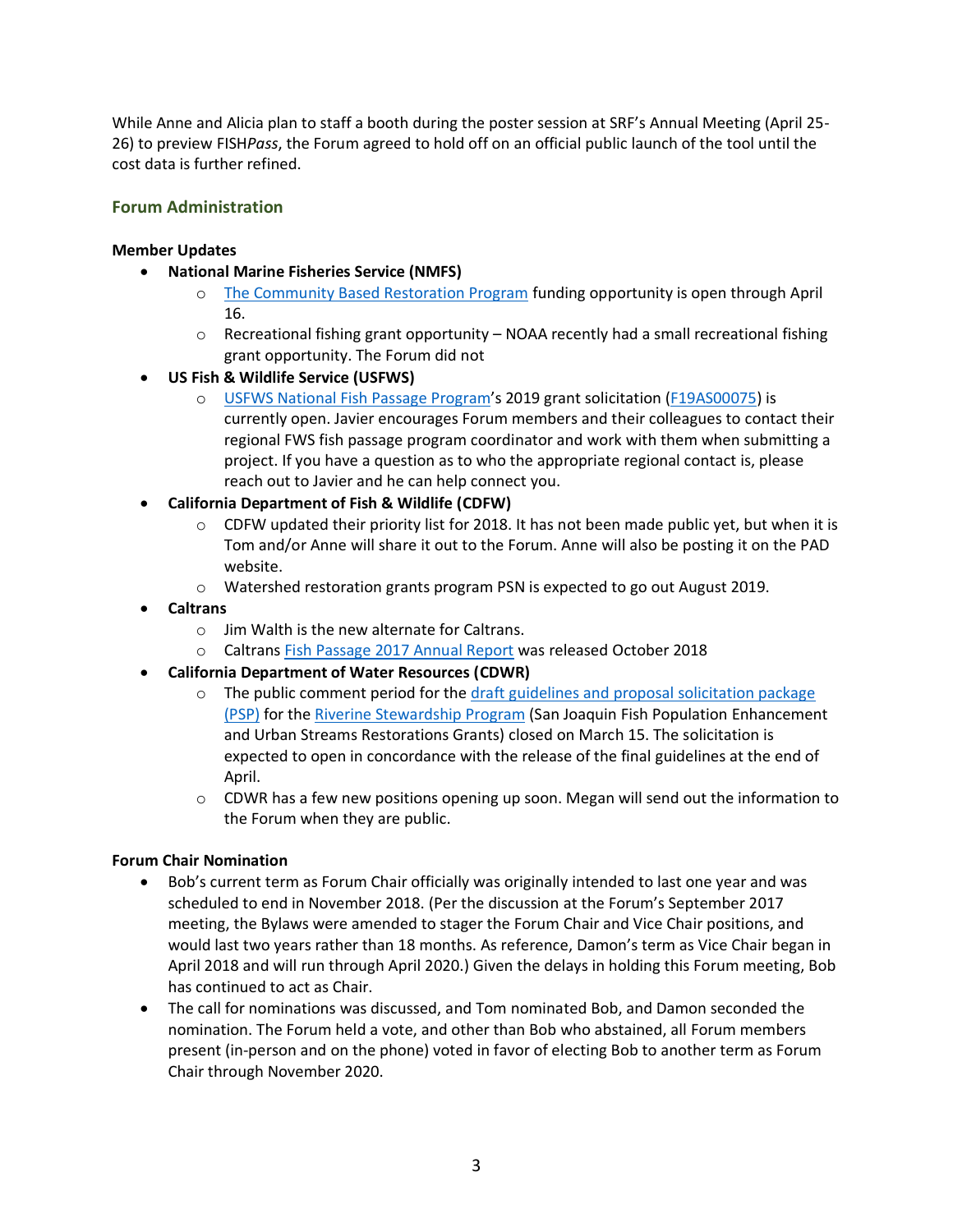#### **Review of Forum Strategic Framework**

• Bob reviewed the Forum's objectives as currently described in the Strategic Framework (2018- 2023). In preparation for a more detailed discussion about the Forum's priorities and path forward at the next in-person meeting, Bob asked that the members review the document, and send any comments to Bob & Alicia by **May 15, 2019**. Alicia will send an email to the Forum with more specific instructions.

# **Multi-State Conservation Grants (MSCG)**

# • **2019 Update – Tidal Connectivity**

- $\circ$  In partnership with PMEP and the Pacific Lamprey FHP (PLFHP), the Forum applied for, and has been awarded, \$60k in 2019 MSCG funding to execute a project focused on tidal connectivity. This work will characterize and synthesize information available regarding the location of intertidal water crossing structures, and their impacts on estuarine fish and their habitats.
	- PMEP is taking the lead, but Alicia is working closely with Joan (PMEP coordinator) and Christina Wang (PLFHP coordinator) to develop the SOW.
	- Alicia is seeking volunteers and/or recommendations for participants for an inter-FHP working group that will help guide the evolution of this grant. Please contact Alicia if you are interested in participating. This could also be an opportunity to expand the Forum's reach to new partners/stakeholders, so if there are individuals not yet involved in Forum activities that could/should be involved in any of these activities please reach out to Alicia directly with your thoughts.
- 2020 Project Brainstorming
	- $\circ$  The Forum discussed project ideas (<\$25k) that fall under the 2020 umbrella theme of "Communications & Outreach" and decided to put forward two options: 1) California Fish Passage Summit 2) General Forum Outreach Materials
	- $\circ$  Alicia will draft the proposal and run by Bob and the Education and Outreach Committee before submitting on March 29, 2019.

# **2019 Project Selection Update**

• Bob presented the five projects the Forum plans to recommend to NFHP for funding, and provided a quick overview of the process behind their selection. Javier and Alicia have reached out to all seven applicants to update them on their ranking, the anticipated funding process, and timeline.

#### **Forum-funded Project Status Updates**

- Bob led a discussion on the current status of Forum-funded projects. All projects that received FY17 funding (Benbow Dam, Pennington Creek (still waiting for final report), and Upper Green Valley Creek) have been completed. Mid Klamath is underway, and the Forum-funded portion of Davy Brown is nearing completion. Anna Halligan provided updates on Cooper Mill and Neefus Gulch (both Trout Unlimited projects). Central California Traction Railroad Bridge (CCTR) (FY16) is underway, but construction is on track for 2019 pending the CVFPB and USACE permits. Dinner Creek (FY14) was recently completed, but Kelly Gulch (FY14) has yet to be completed.
- The latest reports (progress and/or final) are available for further review on the Forum's [intranet page.](https://www.cafishpassageforum.org/intranet)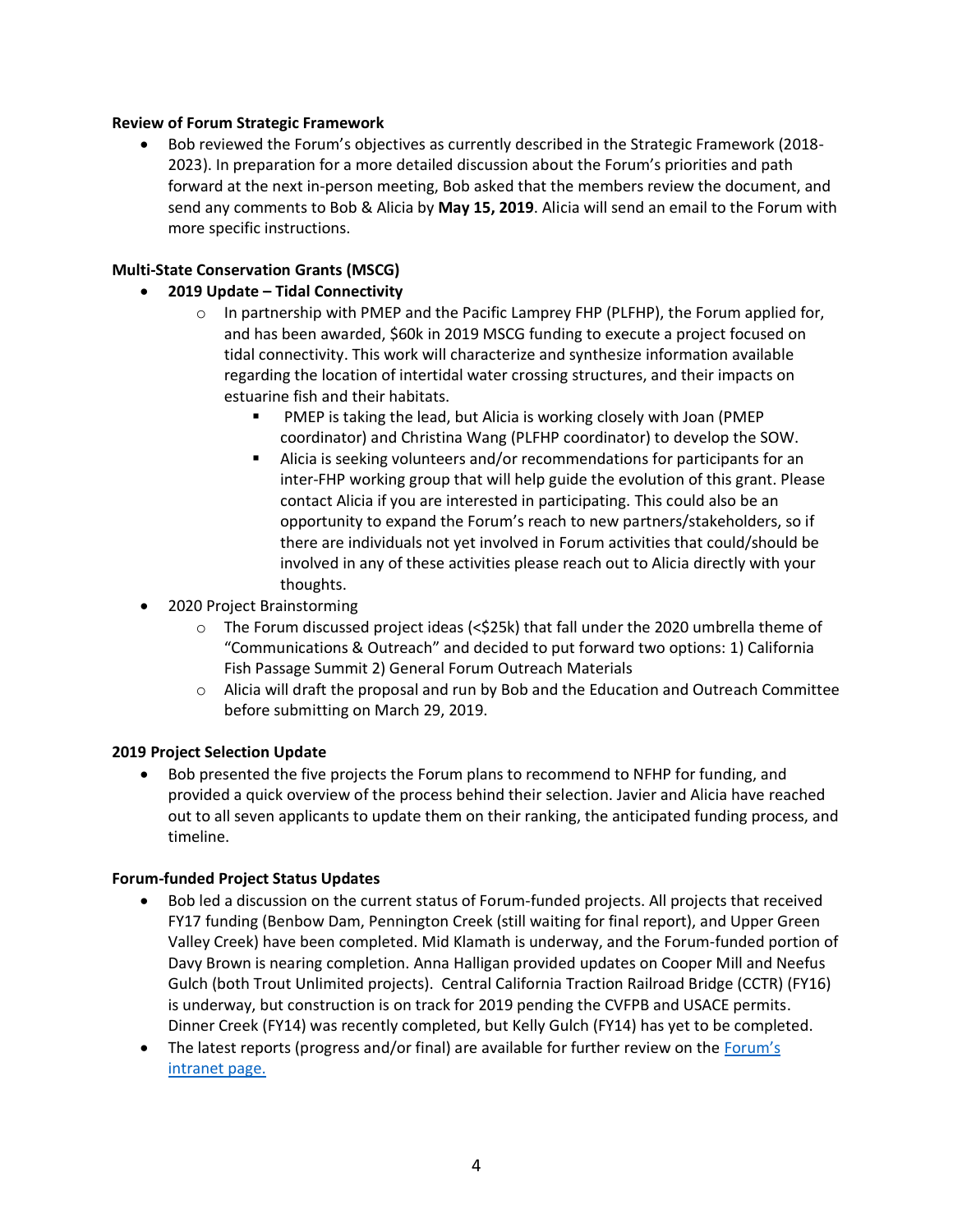#### **NFHP Legislation & Funding**

- The National Fish Habitat Conservation Through Partnerships Act, which aims to codify NFHP, was introduced in both the U.S. Senate [\(S.754\)](https://www.congress.gov/116/bills/s754/BILLS-116s754is.pdf) and U.S. Congress [\(H.R. 1747\)](https://www.congress.gov/116/bills/hr1747/BILLS-116hr1747ih.pdf) on March 12, 2019 and March 13, 2019 respectively by Senators Mike Crapo (R-Idaho) and Ben Cardin (D-Maryland) and Representatives Marc Veasey (D-Texas) and Rob Wittman (R-Virginia). While bills containing this or similar language have been introduced many times in the past, this is the first time bills have been introduced in the House and Senate simultaneously. Read the NFHP news story [here.](http://www.fishhabitat.org/news/national-fish-habitat-conservation-through-partnerships-act-introduced-in-b)
- The Forum has yet to receive the guidelines and template from the USFWS for the annual work plan and accomplishments report. The results of this report will dictate the level at which the Forum is funded (in 2018 the Forum was scored a Level 2 (out of 3)), and how many projects the Forum can fund from its FY19 Funding Announcement.

#### **Forum Budget Update**

Stan Allen provided the following overview of the Forum's current budget status**.** 

| CIFI INTIIF DUUGEL SLALUS (USI WS) |                 |              |                  |  |  |
|------------------------------------|-----------------|--------------|------------------|--|--|
| 1072.17; 18; .19                   | <b>Budgeted</b> | <b>Spent</b> | <b>Remaining</b> |  |  |
| Personnel                          | \$38,793        | \$10,912     | \$27,881         |  |  |
| <b>Rents</b>                       | \$1,700         | \$<br>386    | \$1,314          |  |  |
| Supplies/Software                  | 6,712<br>\$     | \$<br>240    | \$<br>6,472      |  |  |
| Sub-Contracts (*)                  | \$459,253       | \$309,149    | \$150,104        |  |  |
| <b>Travel</b>                      | \$10,270        | \$<br>1,706  | \$3,564          |  |  |
| <b>Sub-Totals</b>                  | \$516,728       | \$322,393    | \$194,335        |  |  |
| <b>Indirect</b>                    | \$20,465        | \$10,440     | \$10,025         |  |  |
| <b>Totals</b>                      | \$537,193       | \$332,833    | \$204,360        |  |  |

# **CFPF NFHP Budget Status (USFWS)**

### **Sub-Contracts to Date**

| Western Fishes (Pacific Lamprey; 17-44)                  | \$20,000 (completed)          |
|----------------------------------------------------------|-------------------------------|
| Trout Unlimited (Pennington Creek; 18-08)                | \$40,000 (completed)          |
| Forum Coordination (Creative Resource Strategies; 18-07) | \$36,000 (completed)          |
| CA State Parks (Benbow Dam; 18-25)                       | \$58,499 (completed)          |
| Gold Ridge RCD (Upper Green Valley; 18-26)               | \$30,089 (completed)          |
| Ecotrust (FISHPass User Interface; 18-90)                | \$63,500 (nearing completion) |
| Earth Island Institute (Davy Brown;18-96)                | \$44,538 (in progress)        |
| Forum Coordination (Alicia Marrs; 19-30)                 | \$50,000 (in progress)        |
| <b>Harvey Diversion</b>                                  | CANCELED                      |
| Neefus (Trout Unlimited; 19-25)                          | \$39,513 (in progress)        |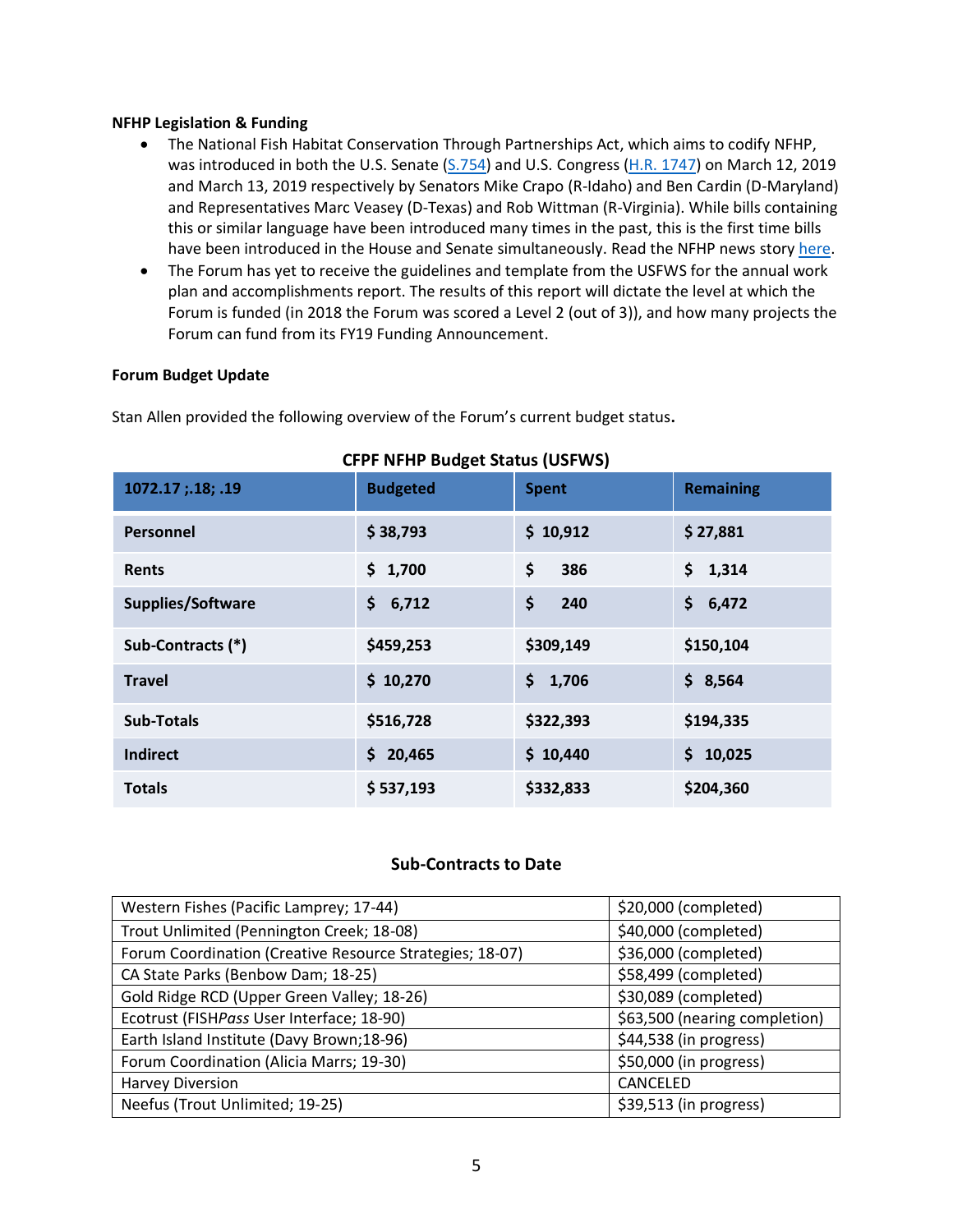| Cooper Mill (Trout Unlimited; 19-61) | $$65,782$ (in progress)      |
|--------------------------------------|------------------------------|
| Mid-Klamath                          | \$38,680 (directly funded by |
|                                      | USFWS)                       |

End Date: 9/30/20 (new 5-year agreement that started 8/8/16)

| 1121.19              | <b>Budgeted</b>     | <b>Spent</b> | <b>Remaining</b> |
|----------------------|---------------------|--------------|------------------|
| Personnel            | \$10,752            | \$2,283      | \$8,469          |
| Mtgs/Workshops*      | \$2,000             | \$0          | \$2,000          |
| <b>Supplies</b>      | \$<br>550           | \$0          | \$<br>550        |
| <b>Sub-Contracts</b> | \$                  | \$0          | \$               |
| <b>Travel</b>        | $\mathsf{S}$<br>519 | \$0          | \$<br>519        |
| <b>Sub-Totals</b>    | \$                  | \$0          | \$               |
| <b>Indirect</b>      | \$2,180             | \$360        | \$1,820          |
| <b>Totals</b>        | \$16,000            | \$0          | \$13,357         |

# **CFPF Multi-State Grant Budget Status**

End Date: 12/31/19 (was extended)

\*Note: \$2,000 for meetings/workshops is for WNTI Coastal Cutthroat

# **2018 FHP Evaluation Update**

As a member of the NFHP Partnerships Committee, Stan was also one of the leads of the team reviewing the FHP Evaluations. Overall, the 2018 FHP evaluation process was improved from past years. All 20 of the FHPs completed their evaluation reports, and final scores ranged from 28 to 43 out of 44 possible points (mean 37.9).

The Forum's initial score was 37.8. However, following a debrief call with Stan and Gary Whelan (both reviewers of the first version of the Forum's report), the Governance Committee elected to revisit the report and resubmit for rescoring. The Forum received its updated and final score in March 2018 of 41.5, ranking the Forum second out of the 20 other FHPs. The NFHP Partnerships Committee is generating a final report on this evaluation process that will be submitted to the NFHP Board later this year. The next FHP Evaluation will occur in 2021.

Some areas where the Forum could still improve its score in the future included outreach and education, and engagement with decision makers. Forum members are being asked to think about these areas when reviewing the Strategic Framework (see section above re Strategic Framework for more information).

# **Forum Committee Updates**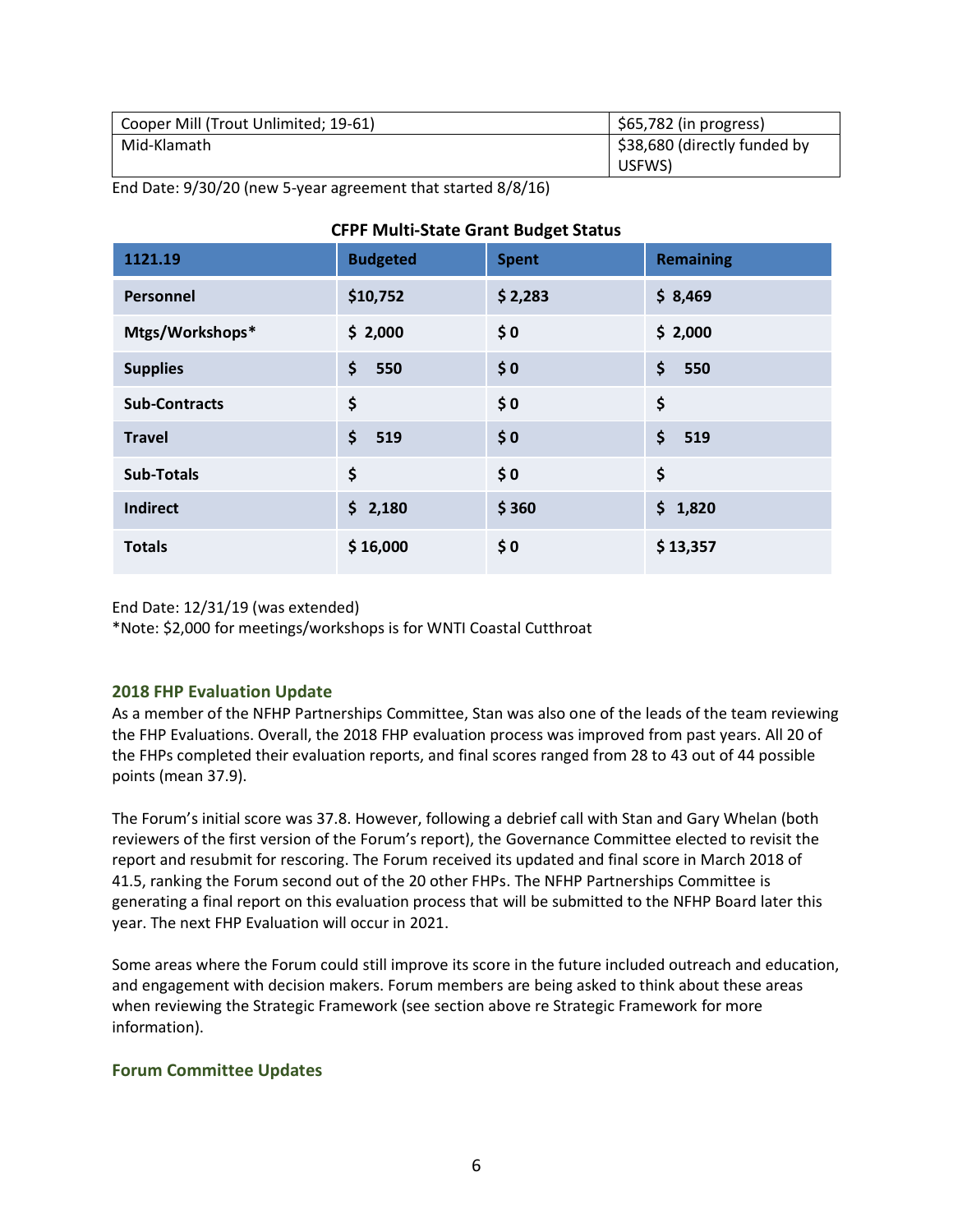Each of the chairs of the Forum's three Committees (Governance, Science & Data, and Education & Outreach) walked through their Committees' respective work plans and provided an overview of 2018 accomplishments and plans for 2019. Updated work plans are available on the Forum intranet page (see below for more information). Additional highlights from each Committee's discussion include:

- **Governance Committee:** Bob, thanked Melinda for her time on the Committee, but in light of her departure raised the need to add at least one non-Federal representative. Bob asked the Forum for non-Federal volunteers, and Anna Halligan (Trout Unlimited) volunteered to join and was welcomed to the Governance Committee.
- **Science & Data:** Sandi Jacobsen and Alex Jones have recently agreed to step in as the new cochairs of the Science & Data Committee. FISH*Pass* continues to be the primary focus of the Committee. Ecotrust will be finishing their contract on March 31 and handing the tool off to PSMFC and the Forum to run. The highest priority next step is to finish gathering cost data (see earlier FISH*Pass* discussion) before the tool can be publically launched. The Committee asked that any Forum organizations with cost data that could aid in making this layer of the tool more robust reach out to Brett and Anne who are leading the collection and integration of this data into FISH*Pass.*
- **Education & Outreach:** Alicia gave a quick overview of the new Forum intranet that will serve as an internal sharedrive for the Forum. Resources include documents associated with Forumfunded projects (original project submissions, progress and final reports when available), past and current versions of Forum administrative documents (in Word and PDF when available), and meeting notes and other associated documents from Forum Committee calls/meetings. Alicia is working with Alex to collect other archived/historical Forum documents, and Forum members are asked to reach out if they have access to missing documents or if there are things that they would like to see housed on this site as well.
	- $\circ$  If Forum members have not yet created a log-in, please use this link to do so or reset your password. Reach out to Alicia if you have any questions, or if you need assistance accessing it.

#### **Fish Passage on the State Highway System**

Melinda Molnar (Caltrans) walked the Forum through a presentation on Caltrans' accomplishments advancing fish passage on the state highway system including their efforts to bring together biologists and engineers to improve understanding of biological requirements in engineering design. Caltrans is in the process of evaluating the 42 barriers that have been either partially or fully remediated since 2006 to better understand the effectiveness of these solutions. Much of the information discussed can also be referenced in Caltrans' annual [Fish Passage Report](https://docs.wixstatic.com/ugd/0e48c2_4206c3592dd148e2a046a768712ea904.pdf) to the legislature released in October 2018.

#### **Pacific Lamprey & the Forum**

Damon Goodman (USFWS) provided an overview of ways the Forum has supported Pacific Lampreyrelated efforts to date, an update on the First Pass Barrier Assessment in the Sacramento Basin and the steps/resources needed to implement the next phase of the project, and initiated a discussion to brainstorm ideas on how the Forum can support better integration of Pacific Lamprey and their specific passage needs into decision making, design, planning and implementation of fish passage removal and remediation. Some ideas generated in the brainstorming session included developing a lamprey-focused barrier removal case study, a fact sheet outlining lamprey-specific passage needs, and associated outreach to permitting practitioners, grant makers and other decision makers. Please contact Damon if you have questions or additional ideas.